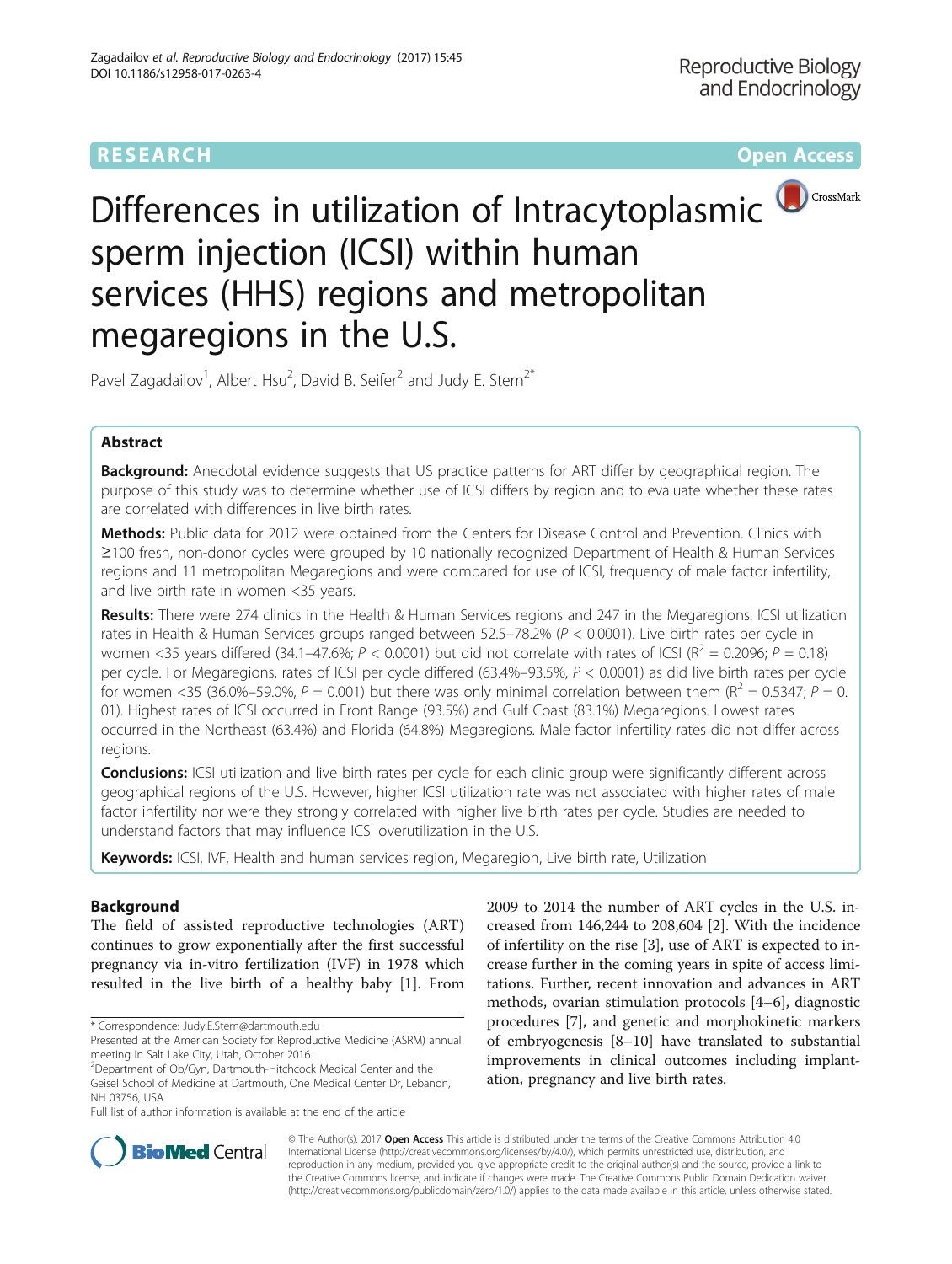Along with increases in other aspects of ART, the use of ICSI, which was originally developed for severe male factor infertility, has increased substantially over the years and is now often used for indications other than male factor infertility [\[11](#page-5-0)–[13\]](#page-5-0). Studies are mixed on whether intracytoplasmic sperm injection (ICSI) is superior to conventional IVF with respect to ART pregnancy and live birth outcomes [\[14](#page-5-0)–[17](#page-5-0)]. However, access to ICSI versus conventional IVF varies widely and is dependent upon individual medical insurance policy, federal legislation and state regulations [[18](#page-5-0)–[22\]](#page-5-0).

Anecdotal evidence suggests that US practice patterns for use of ICSI in ART differ by geographic region. The goal of this study was to determine whether use of ICSI differs by region and in particular, whether there are differences in usage in urban areas, and to evaluate whether rates of ICSI utilization are correlated with differences in the frequency of male factor infertility, clinical pregnancy, and live birth rates between different regions of the US.

## Methods

This retrospective database analysis was conducted using the National Assisted Reproductive Technology Surveillance System (NASS) from the Centers for Disease Control and Prevention (CDC). Publically available data for 2012 from the NASS were downloaded from the Centers for Disease Control and Prevention (CDC) website [\[23](#page-5-0)]. NASS data were grouped according to Department of Health & Human Services (HHS) regions [\[24\]](#page-5-0) and U.S. Megaregions [[25\]](#page-5-0) based on the published address of each clinic and using corresponding ZIP codes. The study received a designation as "not human subjects research' from the Committee for the Protection of Human Subjects at Dartmouth College.

HHS is represented nationally through 10 regional offices that directly serve multiple states by providing guidance regarding current challenges and actively conduct public health research initiatives. The breakdown is used to address strategic planning for specific national problems over a 4-year period [[24](#page-5-0)]. HHS regions cover 100% of the U.S. population. The Megaregions concept was developed by the Regional Plan Association (RPA). Each Megaregion represents a conglomerate of the cities and metropolitan areas with a common pattern of infrastructural and economic development [\[25\]](#page-5-0). Megaregions are specific to densely populated areas and as such the Megaregions cover 77% of the U.S. population.

Clinics with ≥100 fresh, non-donor cycles were included and grouped by region according to the 10 nationally recognized HHS regions and 11 Megaregions. Utilization of ICSI by clinics within each HHS region and Megaregion was correlated with ICSI utilization and with live birth rate per cycle in women <35 years. Usage was compared

using ANOVA. Frequency of male factor infertility at each clinic was also evaluated. Regional clinic ICSI rates per cycle were compared with clinic implantation, pregnancy and live birth rates per cycle in women <35 using correlation coefficients. A sensitivity analysis was performed to evaluate whether low numbers of clinics in some of the Megaregions unduly influenced results.

### Results

There were 274 clinics with ≥100 fresh, non-donor cycles within the 10 HHS regions (Table [1\)](#page-2-0). The number of clinics per region ranged from 8 to 55. With respect to Megaregions, there were 247 clinics included with 2 to 79 clinics per region.

The mean rate of ICSI per cycle in each clinic group in HHS regions ranged from 52.5 to 78.2% of all clinic cycles ( $P < 0.0001$ ) (Table [2](#page-2-0)). Implantation rate (range 34.1–44.3,  $P < 0.03$ ) as well as pregnancy (range 39.5– 54.2,  $P < 0.03$ ) and live birth rates per cycle (range 34.1– 47.6%;  $P < 0.0001$ ) in women <35 years of age also differed. Male factor infertility diagnosis rates per cycle were not significantly different across HHS regions. Correlation coefficients between ICSI and pregnancy  $(R^{2}=0.1467; P = 0.27)$ , or live birth  $(R^{2}=0.2096; P-0.18)$ were low. The correlation coefficient for ICSI and implantation rate was higher ( $R^{2}$ =0.846;  $P = 0.0002$ ). Figure [1](#page-3-0) shows the lack of correlation between ICSI and live birth rates.

In Megaregions, the mean rate of ICSI differed (range 63.4%–93.5%,  $P < 0.0001$  as did, implantation rate (range 34.6–55.7,  $P < 0.001$ ), pregnancy rates per cycle (range  $42.7-65.5$   $P < 0.001$ ), and live birth rates per cycle (range 36.0%–59.0%,  $P < 0.0001$ ) for women <35 (Table [3\)](#page-3-0) but there was only minimal correlation between them  $(R^2 = 0.4349, 0.5687, 0.5347$  respectively). Figure [2](#page-4-0) shows only a moderate correlation between ICSI and per cycle live birth rates ( $R2 = 0.5347$ ;  $P = 0.01$ ). Highest rates of ICSI occurred in the Front Range (93.5%) and Gulf Coast (83.1%) Megaregions. Lowest rates occurred in the Northeast (63.4%) and Florida (64.8%) Megaregions. There was no significant difference in male factor infertility rates per cycle across Megaregions.

#### **Discussion**

This study demonstrates a significant difference in ICSI utilization among both HHS regions and Megaregions  $(P < 0.0001)$  despite a lack of difference in frequency of the diagnosis of male factor infertility between HHS regions or Megaregions. Additionally, there were significant differences in live birth rates for women under 35 years old ( $P < 0.001$ ), by HHS region and by Megaregion. Nationally, ICSI rates have increased steadily over the past 11 years from 55% in 2003 to 69% in 2014 [\[11](#page-5-0)–[13\]](#page-5-0). These recent national ICSI rates are consistent with our study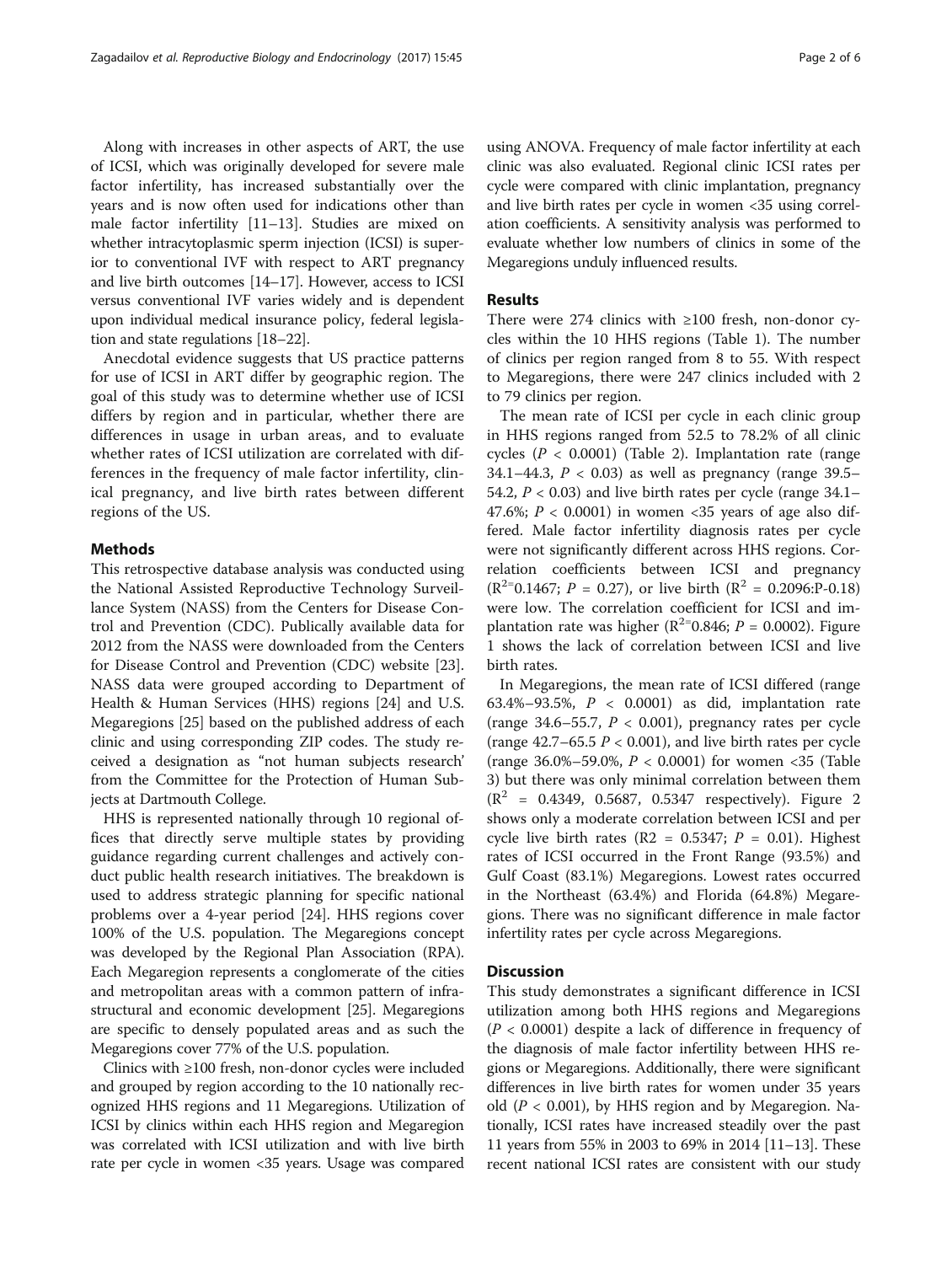| <b>HHS Regions</b>                             | US states                                                                                                                                                                      | Population <sup>a</sup> (millions) | Clinics (N)    |
|------------------------------------------------|--------------------------------------------------------------------------------------------------------------------------------------------------------------------------------|------------------------------------|----------------|
| 1.Boston                                       | CT, ME, MA, NH, RI, VT                                                                                                                                                         | 14.6                               | 18             |
| 2.New York                                     | NJ, NY                                                                                                                                                                         | 28.4                               | 42             |
| 3.Philadelphia                                 | DE, DC, MD, PA, VA, WV                                                                                                                                                         | 30.2                               | 25             |
| 4.Atlanta                                      | AL, FL, GA, KY, MS, NC, SC, TN                                                                                                                                                 | 62.4                               | 35             |
| 5.Chicago                                      | IL, IN, MI, MN, OH, WI                                                                                                                                                         | 48.1                               | 43             |
| 6.Dallas                                       | AR, LA, NM, OK, TX                                                                                                                                                             | 43.1                               | 28             |
| 7.Kansas City                                  | KS, MO, NE                                                                                                                                                                     | 10.8                               | 11             |
| 8.Denver                                       | CO, MT, ND, SD, UT, WY                                                                                                                                                         | 11.2                               | 8              |
| 9.San Francisco                                | AZ, CA, HI, NV                                                                                                                                                                 | 48.7                               | 55             |
| 10.Seattle                                     | AK, ID, OR, WA                                                                                                                                                                 | 13.1                               | 9              |
| Total:                                         |                                                                                                                                                                                | 310.6                              | 274            |
| Megaregions                                    | Major US Cities                                                                                                                                                                |                                    |                |
| 1. Great Lakes                                 | Buffalo, Cedar Rapids, Chicago, Cincinnati, Cleveland, Columbus, Dayton, Detroit, Erie,<br>Green Bay, Indianapolis, Louisville, Madison, Milwaukee, Pittsburgh, Rochester (NY) | 55.5                               | 51             |
| 2. Northeast                                   | Atlantic City, Baltimore, Boston, Norfolk, Newark, New York, Philadelphia, Portland (ME),<br>Providence, Richmond, Washington, Wilmington, Worcester                           | 52.3                               | 79             |
| 3. Southern California                         | Anaheim, Bakersfield, Inland Empire (San Bernardino-Riverside), Las Vegas, Long Beach,<br>Los Angeles, San Diego, Tijuana                                                      | 24.4                               | 28             |
| 4. Texas Triangle                              | Austin, Dallas-Fort Worth, Houston, Oklahoma City, San Antonio, Tulsa                                                                                                          | 19.7                               | 16             |
| 5. Piedmont Atlantic                           | Atlanta, Birmingham, Charlotte, Greenville, Knoxville, Memphis, Nashville, Piedmont Triad<br>(Greensboro-Winston-Salem), Research Triangle (Raleigh-Durham)                    | 17.6                               | 19             |
| 6. Florida                                     | Fort Lauderdale, Jacksonville, Miami, Orlando, Tampa Bay Area, St. Petersburg                                                                                                  | 17.3                               | 12             |
| 7. Northern California                         | Fresno, Modesto, Oakland, Reno, Sacramento, San Francisco, San Jose                                                                                                            | 14                                 | 16             |
| 8. Gulf Coast                                  | Baton Rouge, Houston, Lafayette, New Orleans, Pensacola                                                                                                                        | 13.4                               | 9              |
| 9. Cascadia                                    | Portland (OR), Salem, Seattle, Tacoma                                                                                                                                          | 12.4                               | 9              |
| 10. Arizona Sun Corridor Mesa, Phoenix, Tucson |                                                                                                                                                                                | 5.6                                | 6              |
| 11. Front Range                                | Albuquerque, Cheyenne, Colorado Springs, Denver, Pueblo, Salt Lake City                                                                                                        | 5.5                                | $\overline{2}$ |
| Total                                          |                                                                                                                                                                                | 237.7                              | 247            |

<span id="page-2-0"></span>Table 1 Population, Region and Clinic Numbers in HHS Regions and Megaregions

<sup>a</sup>HHS Regions are for 2012. Megaregions are for 2010

## Table 2 IVF Outcomes per HHS Region

| <b>HHS Regions</b> | ICSI Rate**<br>(mean $% \pm SD$ ) | Male Factor<br>(mean $% \pm SD$ ) $f$ | Implantation Rate*<br>(mean $% \pm SD$ ) | Pregnancy Rate*<br>(mean $% \pm SD$ ) | Live Birth Rate**<br>(mean $% \pm SD$ ) |
|--------------------|-----------------------------------|---------------------------------------|------------------------------------------|---------------------------------------|-----------------------------------------|
| 1.Boston           | $52.5 \pm 19.4$                   | $28.8 \pm 7.7$                        | $34.5 \pm 7.6$                           | $45.0 \pm 8.0$                        | $37.5 \pm 7.2$                          |
| 2. New York        | $65.7 + 20.4$                     | $33.8 \pm 17.3$                       | $35.1 \pm 10.7$                          | $43.9 \pm 9.6$                        | $36.9 \pm 10.6$                         |
| 3.Philadelphia     | $68.6 \pm 17$                     | $32,6 \pm 12.5$                       | $34.1 \pm 9.4$                           | $39.5.6 \pm 14.0$                     | $34.1 \pm 11.4$                         |
| 4.Atlanta          | $72.9 \pm 16$                     | $38.8 \pm 14.6$                       | $36.6 \pm 6.3$                           | $46.2 \pm 7.6$                        | $40.0 \pm 7.6$                          |
| 5.Chicago          | $74.5 \pm 16.3$                   | $39.8 \pm 15.3$                       | $35.5 \pm 7.7$                           | $45.6 \pm 9.1$                        | $39.6 \pm 9.2$                          |
| 6.Dallas           | $72.2 \pm 18.9$                   | $38.5 \pm 13.4$                       | $40.1 \pm 7.1$                           | $50.1 \pm 9.9$                        | $44.8 \pm 9.5$                          |
| 7.Kansas City      | $78.2 \pm 15.4$                   | $40.0 \pm 10.3$                       | $39.3 \pm 10.0$                          | $47.4 \pm 8.2$                        | $41.8 \pm 7.5$                          |
| 8.Denver           | $72.1 + 17.1$                     | $42.8 \pm 12.0$                       | $44.3 \pm 8.8$                           | $54.2 \pm 9.5$                        | $47.6 \pm 8.6$                          |
| 9.San Francisco    | $76.7 \pm 16.5$                   | $35.0 \pm 18.5$                       | $37.9 \pm 9.5$                           | $49.2 \pm 9.8$                        | $43.0 \pm 9.8$                          |
| 10.Seattle         | $68 \pm 16.6$                     | $34.2 \pm 12.0$                       | $40.9 \pm 8.9$                           | $46.5 \pm 9.9$                        | $42.0 \pm 9.9$                          |

P value for columns  $f = 0.12$ ,  $* < 0.03$ ;  $** < 0.0001$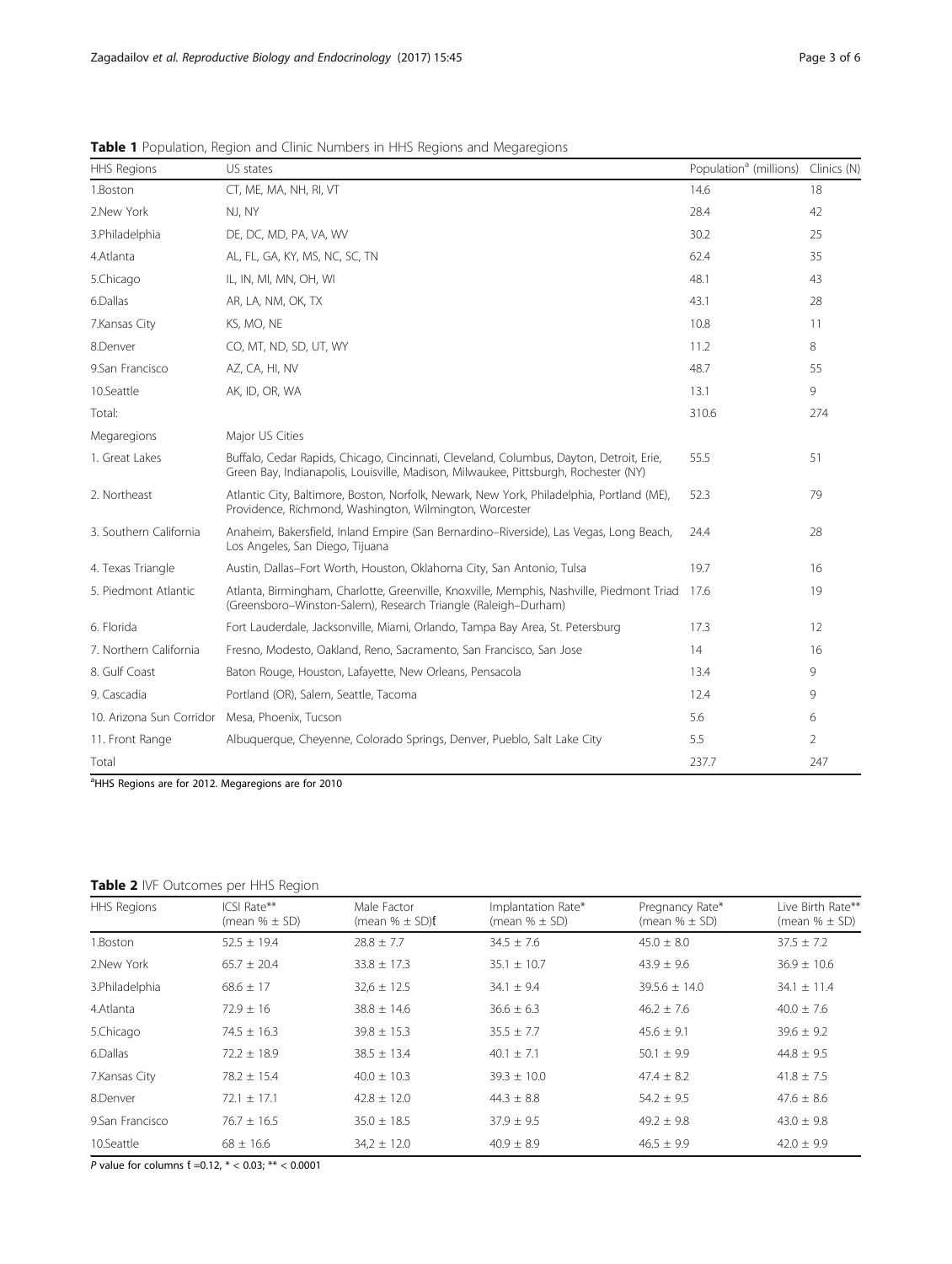<span id="page-3-0"></span>

findings. However, it is important to note that our data demonstrate that higher ICSI utilization is not supported by a difference in the frequency of the diagnosis of male factor infertility nor by a corresponding improvement in ART treatment outcomes across HHS and Megaregions. Stated another way, the nearly 50% increase in regional utilization of ICSI does not appear to be based on regional differences in the frequency of male factor infertility. We speculate that ICSI is most likely not beneficial to those without male factor as reflected by the lack of improvement in overall ICSI outcomes.

Use of the HHS regions allowed us to group the clinics such that all regions of the country were represented. By contrast, the Megaregions were used to enable us to evaluate the clinical outcomes in large metropolitan areas. Using both of these regional designations, there were differences in ICSI usage as well as differences in pregnancy and birth outcomes. Although additional designations were available based on insurance coverage, given the complexity of changing state by state and plan

|  |  |  | Table 3 IVF Outcomes per Megaregion |  |  |  |
|--|--|--|-------------------------------------|--|--|--|
|--|--|--|-------------------------------------|--|--|--|

by plan coverage we could not determine the proportion of covered cycles in each location. Although Megaregion data included fewer clinics, these were concentrated in metropolitan areas where competition as well as regional interaction may be more concentrated and consistent. This may explain why the differences in Megaregions were more pronounced than those in HHS regions.

Furthermore, although use of ICSI has increased steadily in recent years [[11](#page-5-0)–[13](#page-5-0)], studies vary on whether ICSI is superior to conventional IVF [[14](#page-5-0)–[17](#page-5-0)]. Ming [[15](#page-5-0)] demonstrated a higher fertilization rate for ICSI than for IVF fertilization in randomly assigned oocytes from patients with indications of tubal disease, endometriosis, and ovulatory dysfunction. Komsky-Elbaz et al. [[17](#page-5-0)] found more fertilization failure after IVF than after ICSI, however, they partially stripped the embryos of cumulus cells in both groups which may have reduced the IVF fertilization rate. By contrast, Grimstad et al., [\[14](#page-5-0)] using national data from the Society for Assisted Reproductive Technology (SART) found that in tubal ligation patients

| Megaregions              | ICSI Rate**<br>(mean $% \pm SD$ ) | Male Factor<br>(mean $% \pm SD$ ) $f$ | Implantation Rate*<br>(mean $% \pm SD$ ) | Pregnancy Rate*<br>(mean $% \pm SD$ ) | Live Birth Rate**<br>(mean $% \pm SD$ ) |
|--------------------------|-----------------------------------|---------------------------------------|------------------------------------------|---------------------------------------|-----------------------------------------|
| 1. Great Lakes           | $75.3 \pm 16.1$                   | $38.8 \pm 14.6$                       | $35.2 \pm 7.6$                           | $45 \pm 8.8$                          | $39.3 \pm 8.9$                          |
| 2. Northeast             | $63.4 \pm 20.4$                   | $31.7 \pm 14.4$                       | $34.8 \pm 9.8$                           | $42.7 \pm 11$                         | $36.0 \pm 10.3$                         |
| 3. Southern California   | $82.3 \pm 14.2$                   | $30.2 \pm 13.3$                       | $39.9 \pm 9.7$                           | $51.6 \pm 9.9$                        | $44.9 \pm 10.5$                         |
| 4. Texas Triangle        | $67.8 \pm 20.3$                   | $36.0 \pm 10.4$                       | $41.7 \pm 5.7$                           | $50.9 \pm 9.2$                        | $45.7 \pm 8.4$                          |
| 5. Piedmont Atlantic     | $77.7 \pm 12.9$                   | $38.5 \pm 12.9$                       | $37.2 \pm 6.4$                           | $47.2 \pm 9.3$                        | $40.5 + 9.3$                            |
| 6. Florida               | $64.8 \pm 18.6$                   | $38.2 + 17.6$                         | $36.2 + 7.1$                             | $45 \pm 5.1.0$                        | $38.6 \pm 5.1$                          |
| 7. Northern California   | $66.0 \pm 16.8$                   | $35.9 \pm 12.7$                       | $35.5 \pm 9.6$                           | $46.6 \pm 8.9$                        | $40.9 \pm 7.9$                          |
| 8. Gulf Coast            | $83.1 \pm 10.0$                   | $34.1 \pm 11.7$                       | $36.9 \pm 9.02$                          | $46.3 \pm 11.2$                       | $41.2 \pm 11.2$                         |
| 9. Cascadia              | $68.0 \pm 16.6$                   | $34.2 \pm 12.0$                       | $40.9 \pm 8.9$                           | $46.5 \pm 9.9$                        | $42.0 \pm 9.9$                          |
| 10. Arizona Sun Corridor | $73.0 \pm 19.2$                   | $38.5 \pm 22.9$                       | $34.6 \pm 8.02$                          | $46.6 \pm 12.6$                       | $39.0 \pm 12.4$                         |
| 11. Front Range          | $93.5 \pm 3.5$                    | $39.0 \pm 19.8$                       | $55.7 \pm 4.2$                           | $65.5 \pm 6.2$                        | $59.0 \pm 1.8$                          |

P value for columns ƭ =0.20, \* < 0.001; \*\* < 0.0001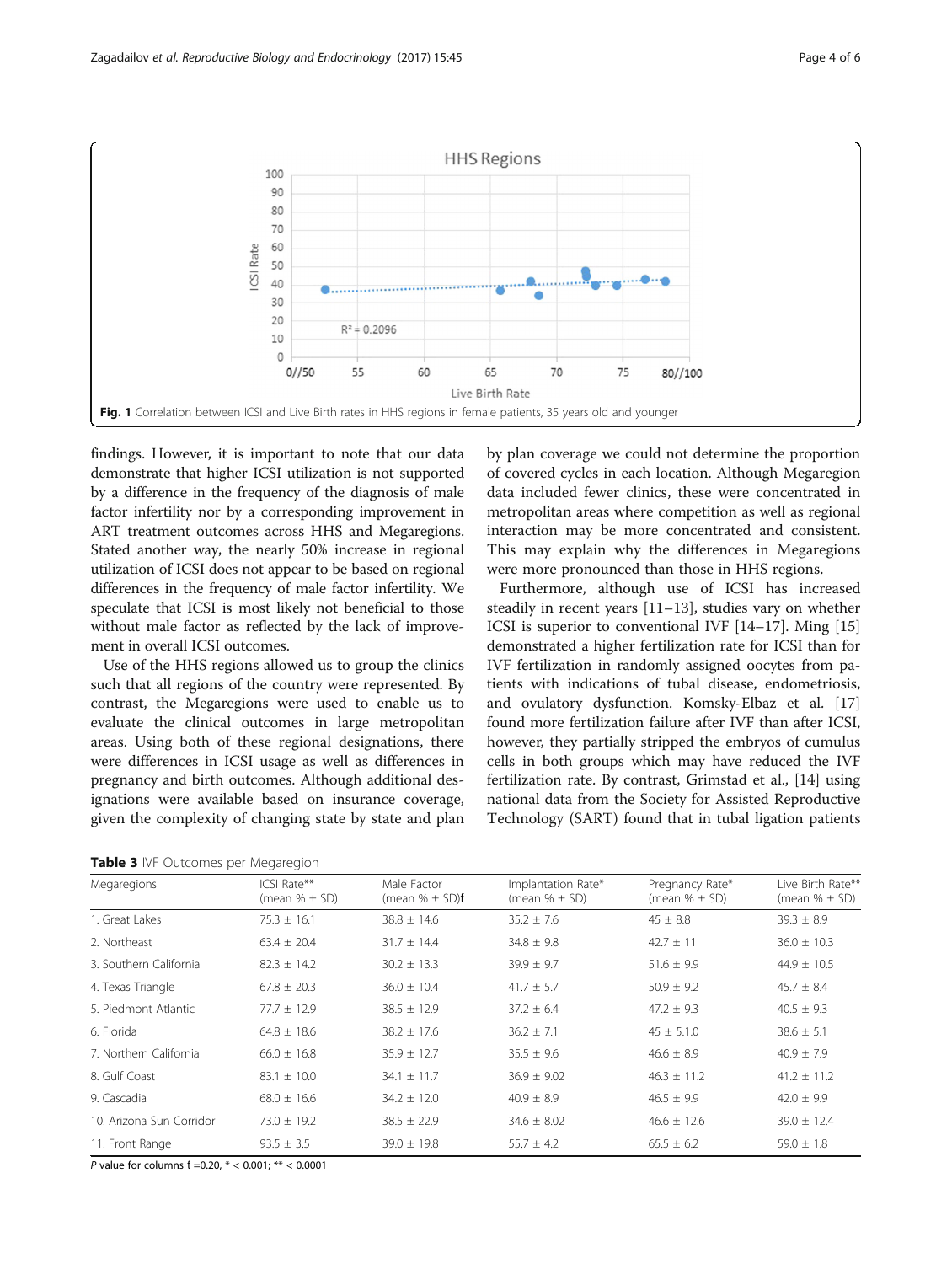<span id="page-4-0"></span>

with no male factor, those using ICSI rather than IVF had lower clinical intrauterine gestation and live birth rates. Butts et al. [[16\]](#page-5-0), using SART national data also found no improvement with ICSI. In fact, the use of ICSI was associated with reduced odds of live birth in women with diminished ovarian reserve. The fact that our study showed no association between rates of ICSI and differences in the frequency of male factor as well as only minimal correlation with pregnancy and live birth rates suggests that the use of increased ICSI does not result in increases in success and therefore that ICSI may be overused.

This study has several strengths and limitations. The strength is in the fact that all regions of the country are represented and that over 95% of clinics report to NASS. Limitations include the retrospective nature of the study which does not permit consideration of several variables including patient-specific demographics as well as comorbidities and socioeconomic status. Use of published data from NASS limited our ability to evaluate pregnancy and birth outcomes for all cycles regardless of age since the NASS data publishes clinic specific values by age category. We chose age  $\langle 35 \rangle$  as best representing the overall clinical and laboratory success of the clinics studied. Further, the presence of differing insurance coverage within each region and the proportion of private versus hospital-affiliated clinics within a region could not be considered and may be confounding factors. Future research may determine the impact of these variables on ICSI utilization rates and the correlation with live birth rates.

## Conclusion

In summary, these data suggest that ICSI is most likely over-utilized in regions with the greatest utilization in the US. It is speculated that regions with the greatest utilization are regions using ICSI for non-male factor reasons. Furthermore, we speculate that the usage of ICSI does not result in an improvement of outcomes as it is likely employed in cases that do not involve male factor infertility. These data further support the concept that ICSI does not improve outcomes when it is used for non-male factor infertility and supports the contention that it is being over applied. Overutilization of ICSI is associated with increased risk and cost to patients undergoing ART. Further study is needed to identify the reasons which contribute to overutilization of ICSI. Possible explanations may relate to insurance coverage availability, laboratory efficiencies, and/or perceived competition among clinics in specific regions of the country. Another relevant consideration for further examination is the specific criteria used to define male factor infertility and the indication for ICSI used by clinics in different regions of the country.

#### Abbreviations

ART: Assisted Reproductive Technology; IVF: In-Vitro Fertilization; ICSI: Intracytoplasmic Sperm Injection; NASS: National Assisted Reproductive Technology Surveillance System; CDC: Centers for Disease Control and Prevention; HHS: Department of Health & Human Services; ANOVA: Analysis of Variance; SART: Society for Assisted Reproductive Technology

#### Acknowledgements

The authors would like to thank Alexander J. Titus, B.S, B.A. for statistical consultation.

### Funding

None.

#### Availability of data and materials

Data was publically available online at [http://www.cdc.gov/art/excelfiles/](http://www.cdc.gov/art/excelfiles/clinic_tables_data_2012.xls) [clinic\\_tables\\_data\\_2012.xls](http://www.cdc.gov/art/excelfiles/clinic_tables_data_2012.xls) See reference [\[23\]](#page-5-0).

#### Authors' contributions

Authors PZ, AH, and JES were involved in the development of the idea. Authors PZ, AH, DBS and JES were all involved with the data analysis and preparation of the manuscript. All authors read and approved the final manuscript.